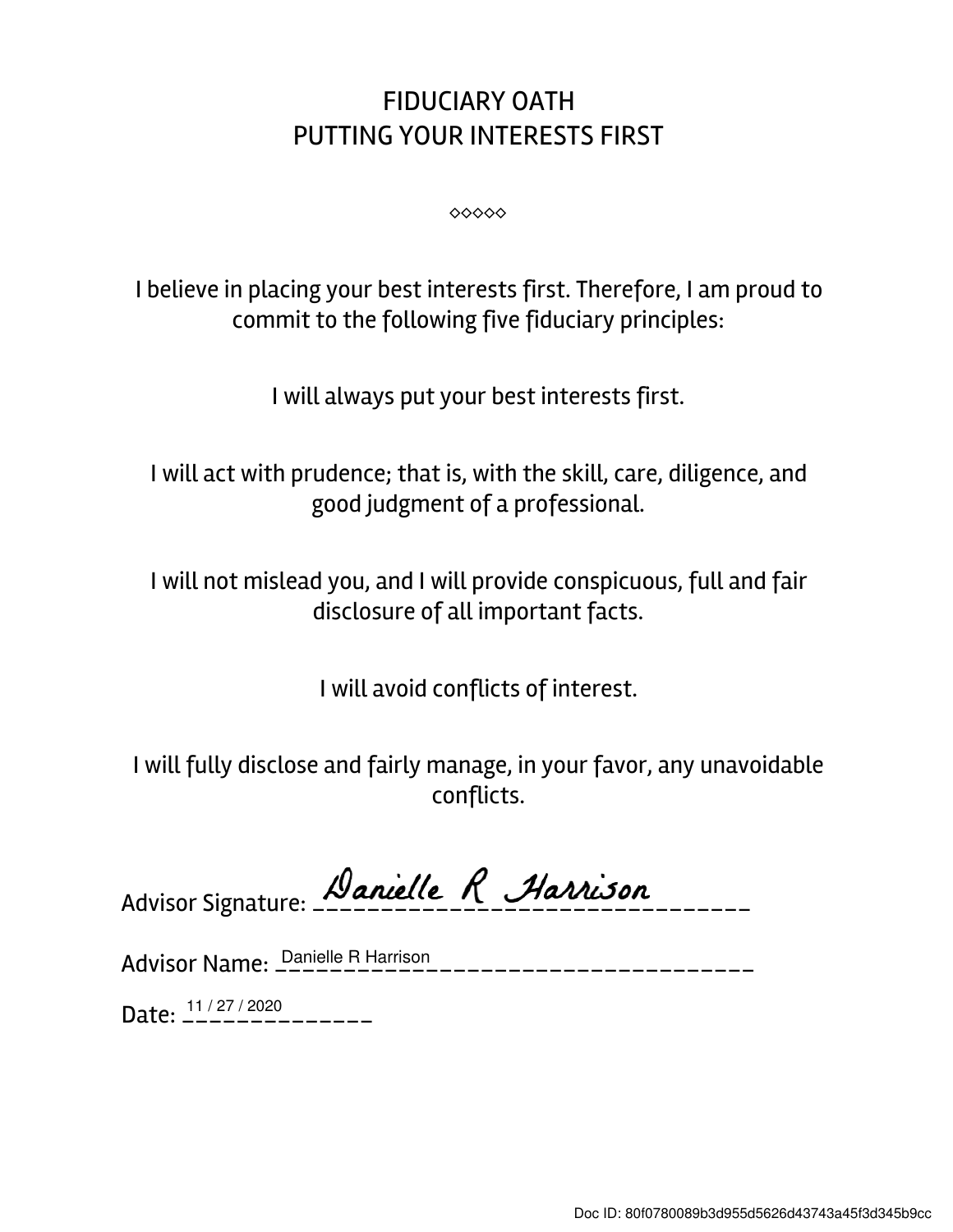## FEE-ONLY AGREEMENT

The definition of "fee-only" under NAPFA and the CFP Board is straightforward - if you can earn a commission by selling something in the financial services industry, you must disclose the commission and therefore cannot be fee-only. Any act of holding out as a fee-only advisor while ANY commissions are coming in constitutes a violation.

Notably, the CFP Board expands this definition to include even the ability to earn a commission, including through a related party. So having a "separate" insurance agency relationship to which clients could be cross-referred, or a relationship with a broker-dealer, violates the fee-only requirement. Holding an insurance license is permitted as a fee-only advisor - as some states actually require an insurance license even just to give insurance advice - but being appointed with an insurance company to sell their products would violate the fee-only requirements. XYPN adopts the CFP definition of "fee-only."

Short term side hustle of real estate / insurance sales may seem attractive, but as Michael Kitces always reminds us: "never make long-term decisions based on short-term cash flow needs". If you need to work on a commissioned basis before making the transition to fee-only advising and XYPN that is your choice, but to be a member of XYPN and a fee-only advisor, the commissions have to end. Even just selling the rare one policy every few years is still a violation of being fee-only.

We at XYPN allow members to transition to fee-only, recognizing that some people may have had insurance or other commission-based relationships in the past, and that it takes time to transition. We allow for a 12 month transition.

## As such, upon joining XYPN, Members:

- 1) Must not sell any new products immediately as of joining (member requirement)
- 2) Must eliminate all trails within 12 months (member requirement)
- 3) Must not hold out as fee-only at ANY POINT (including during the 12 month period) while still receiving trails
- 4) Cannot be listed on the XYPN website as an XYPN advisor while still receiving ANY trails

If you decide to sell real estate or insurance during your tenure with XYPN, you will need to leave XYPN, NAPFA and notify the CFP Board. If you're under a 12 month contract with us, you agree to buyout the remaining portion of the contract per the terms listed therein.

Advisor Signature: \_\_\_\_\_\_\_\_\_\_\_\_\_\_\_\_\_\_\_\_\_\_\_\_\_\_\_ Date: \_\_\_\_\_\_\_\_\_\_\_\_\_\_\_\_\_\_\_\_\_\_\_\_\_ 11 / 27 / 2020